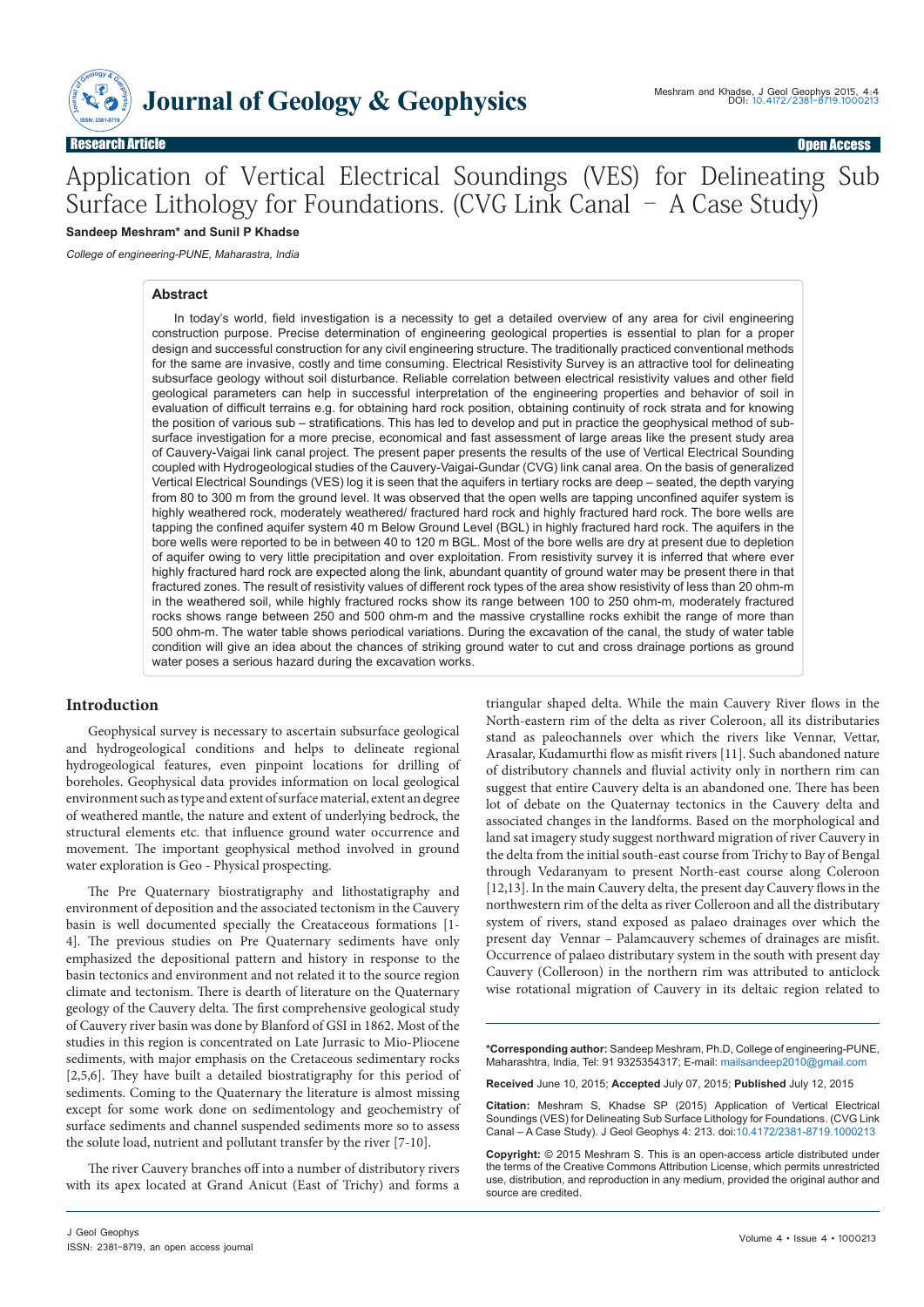the tectonic upliftment of Mio pliocene sandstone in Mannargudi - Pattukkottai region [11].

Electrical resistivity in support of Geological mapping has been well studied by Dale Rucker et al., [14] wherein the resistivity data was correlated to geological maps and to the data obtained by bore hole logging. Schepers et al., [15] have emphasized that Different geophysical methods have been used successfully to solve a number of special geotechnical problems.

The proposed work of Geophysical resistivity studies was undertaken to know the subsurface Lithology, texture, structure, and mechanical behavior of rock material respectively, and its application to the Project of Interlinking of Indian Rivers. The outcome of the study will be socially relevant because the Rivers have played a central role in Economic and Cultural development of any country but in India it is more than life, here Rivers is divine, River is Goddess.

## **Study Area**

The Cauvery - Vaigai - Gundar link project cover parts of Karur, Thiruchirapalli, Pudukkottai, Shivaganga, Ramanathapuram and Viruthnagar districts of Tamil Nadu. The Study area falling in parts of Survey of India degree sheets No. 58 I, 58 J, 58 M and 58 N bounded by latitudes 90 10' 00" to 110 00' 00" and longitudes 780 05'00" to 790 00' 00" covering an area of 18,000 sq. km The link canal will off take from a proposed regulator located on the right bank of river Cauvery at the location upstream of the proposed Kattalai barrage. The off take falls within Krishnarayapuram taluk of Karur district in Tamilnadu (Annexure 1).

The rivers that would be crossed by the canal are Napalli, Koraiyar, Kondar, Vellar, Pambanar, Virisalar, Sarugani, Vaigai, Gridhamal, and Gundar. Command area of the link canal lie between north latitudes 9º 10′ 00″ to 11º 00′ 00″ and east longitudes 78º 05′ 00″ to 79º 0′ 00″. The entire link is enclosed in the parts of Survey of India Toposheets bearing Nos 58 J and 58 K of scale 1: 250000 in the districts of Karur, Tiruchchirappalli, Pudukkottai, Sivaganga, Ramanathapuram and Virudhunagar in Tamil Nadu.

### **Geology of the area**

Precambrian crystalline rocks cover 80 percent of the terrain and Paleozoic sedimentary rocks cover the eastern costal terrain and the river valley account for the rest. In the deeply eroded Precambrian terrain rocks of the Khondalite and Charnockite Groups and migmatites derived from them are extensively traced within this west array of crystalline rocks, igneous emplacement of anorthosited, granites, ultramafic bodies and basic sills and dykes are defined. The geological setup of the Cauvery-Vaigai-Gundar link is as follows:

- a) Quaternary sediments
- b) Tertiary sediments
- c) Granites
- d) Migmatic rocks
- e) Charnockites

# **Hydrogeology of the area**

The hydrogeology parameters include noting the depth to water table, outcrops at surface, road cutting, pits, tunnels and well sections. The observations were carried out in the month of April to May. The water table ranges from 5 to 25 m BGL along the link. The link canal

mostly passes through the draught prone area where rainfall is very scanty and hence at most places the water table is 15 m Below Ground Level (BGL). Most of the open wells are 10 to 12 m deep was found to be dry.

# **Materials and Methods**

**Profiling:** The resistivity profiling is a technique to locate lateral variations in resistivity at a constant depth. Here the electrode configuration remains the same for the entire area and it is moved as a whole along a traverse, generally normal to the strike of the rock formations. This resistivity profiling is used as a semi-reconnaissance tool in the search of vertical structures with large resistivity contrasts such as faults, geological contacts, dykes, shear zones and veins. Electrode separation for profiling is chosen after conducting a number of vertical electrical soundings in an area. Based on these soundings, an optimum spacing is chosen for the required depth of investigation. Interpretation of resistivity profiling data is usually qualitative in nature. If we run a number of profiles in an area, we can even expect to find somewhat similar results and by joining these anomalies it is possible to support or otherwise the lineaments shown by the remote sensing method.

The sub-surface layers were interpreted using the graphs prepared from resistivity measurements coupled with geological and hydro geological observations. The sub-surface layers are classified on the basis of degree of weathering and fracturing, which are the essential engineering properties from the point of view of excavation of the material.

**Vertical Electrical Sounding (VES):** As part of the present investigations, detailed geophysical investigation has been carried out in the Cauvery- Vaigai Link Canal Project using the Schlumberger array at the selected locations. Current electrode spacing (AB/2) was gradually increased up to 100 m for delineation of deeper structures. Electrodes were spread in the direction parallel to strike direction. Over layered earth structures (1-D situation), variation in apparent resistivity with current electrode separations is quite smooth. Further, this variation is also smooth when the direction of spread is parallel to the strike and erratic when the direction of spread is perpendicular to the strike for 2-D situation. In the present study, a rather smooth variation in apparent resistivity is observed up to large electrode separations in the strike direction. Therefore, we assume that in such situation 1-D interpretation will yield significant subsurface features for recommending appropriate locations for civil engineering structures.

The vertical electrical soundings, otherwise known as electric drilling, depth sounding or depth probing, is used to determine the resistivity variation with depth and provide the information about the vertical distribution of fresh, brackish and saline water bodies if any and their aerial extent. A VES is typically carried out in Schlumberger array, where the potential electrodes are placed in fixed position with a short separation and the current electrodes are placed symmetrically on the outer sides of the potential electrodes (Figure 1). After each resistivity measurement the current electrodes are moved further away from the centre of the array. In this way the current is stepwise made to flow through deeper and deeper parts of the ground. The positions of the current electrodes are typically logarithmically distributed with at least 10 positions per decade. For large distances between the current electrodes, the distance of the potential electrodes is increased to ensure that the measured voltage is above the noise level and the detection level in the instrument. With the expansion of electrical array, the depth of penetration of electrical current is increased there by detailed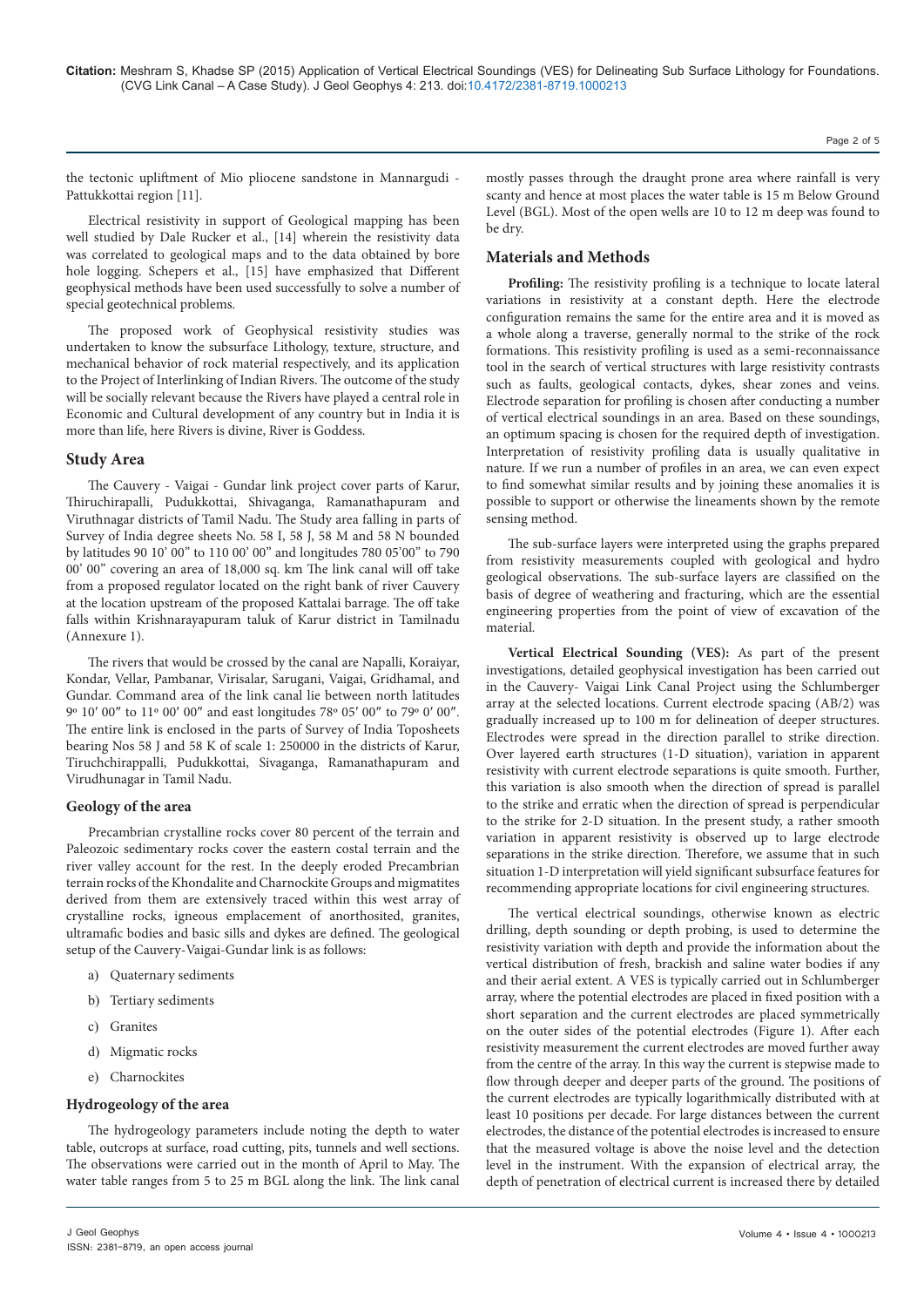**Citation:** Meshram S, Khadse SP (2015) Application of Vertical Electrical Soundings (VES) for Delineating Sub Surface Lithology for Foundations. (CVG Link Canal – A Case Study). J Geol Geophys 4: 213. doi:10.4172/2381-8719.1000213



| Rock/Material | <b>Almost Dry</b>                       | <b>Saturated with water</b> |
|---------------|-----------------------------------------|-----------------------------|
| Quartzite     | $4.4 \times 10^{-3} - 2 \times 10^{-8}$ | $50 - 500$                  |
| Granite       | $10^{3} - 10^{8}$                       | $50 - 300$                  |
| Limestone     | $600 - 10^{7}$                          | 50-1000                     |
| <b>Basalt</b> | $4 \times 10^{-4} - 1.3 \times 10^{-8}$ | $10 - 50$                   |
| Gneiss        | $6.8 \times 10^{-4} - 3 \times 10^{-8}$ | $50 - 350$                  |
| Sand          | $150 - 2 \times 10^{-3}$                | $10 - 100$                  |

**Table 1:** Ranges of resistivity values (Q.m) of common rocks/materials [16].

information and the vertical succession of various conductive zones, their individual true resistivity and thickness can be obtained. Some of the most common electrode arrays are Wenner, Schlumberger, polepole, pole-dipole and dipole-dipole array.

In reality, the subsurface ground does not conform to the homogenous medium and hence the resistivity obtained is 'apparent resistivity' (pa), rather than the 'true resistivity' (pt). Apparent resistivity values calculate from measured potential differences can be interpreted in terms of overburden thickness, water table depth, and the depths an thicknesses of subsurface strata. The apparent resistivity is obtained as the product of measured resistance(R) and geometric factor K, which depends on the geometric spread of electrodes.

pa= (AV/I) X K where AV is the measured potential, I is the transmitted current, and K, the geometrical factor .

The apparent resistivity values along the y-axis can be plotted against logarithmic value of current electrode half spacing along the x axis to obtain apparent resistivity curves, which is also known as field curves. Further these field curves are interpreted by different techniques like curve matching, curve breaks etc to get the different layer parameters, such as, depth to water table, depth to basement topography, thickness of weathered layers, detection of fissures, fractures as well as fault zone and also the quality of ground water in terms of dissolved salt content. In the present study the curve matching techniques are used to interpret the field curves obtained. VES data together with the subsequent borehole information has helped us to compile the hydrogeological potential of the areas along the link

Singhal and Gupta et al., [16] have given a range of resistivity values

of common rock/ materials under dry and saturated conditions and is shown in Table 1.

Page 3 of 5

In crystalline terrains, the maximum depth of penetration needed is to reach the compact rock (bed rock), usually having infinite resistivity. Infinitely, resistive basement is reflected in the sounding curves as an asymptote at the extreme right hand part, making an angle of 45° with the x–axis on the double log sheet. Survey will be stopped as soon as this asymptotic part of the curve is obtained. In resistivity survey, Vertical Electrical Soundings (VES) were conducted at 269 predetermined locations using Schlumberger electrode configuration, at the cut and Cross Drainage portions. The soundings were separated by a distance 1 km except at Cross Drainage portions, where it ranged from 100 to 200 meter. The maximum depth of penetration was 40 m at RD 105.000 km [17].

The interpreted resistivity data is correlated with the observed geological and hydro geological field data and the subsurface layers are classified into four categories as:

- 1. Soil
- 2. Highly weathered rock
- 3. Moderately weathered/fractured hard rock
- 4. Highly fractured hard rock
- 5. Hard rock

The top layer soil is mostly the deposited layer consisting of sand, gravels, pebbles etc. along with fine particles. The remaining layers are the highly weathered rock, moderately weathered and/or fact hard rock and hard rocks are the same type of rocks with differential weathering. Based on the resistivity, various layer boundaries are demarcated. The layer boundaries at each sounding is referred to the mean sea level in which the topographic level (NSL-Natural Soil Level) is as given by National Water Development Authority (NWDA) and the other layers are as per the depth of their occurrences. Sub surface lithological vertical cross sections are prepared for every 25 km length of the alignment. The layer continuity is drawn by interpolation of the boundaries of the same lithology between the successive sounding, which is prepared through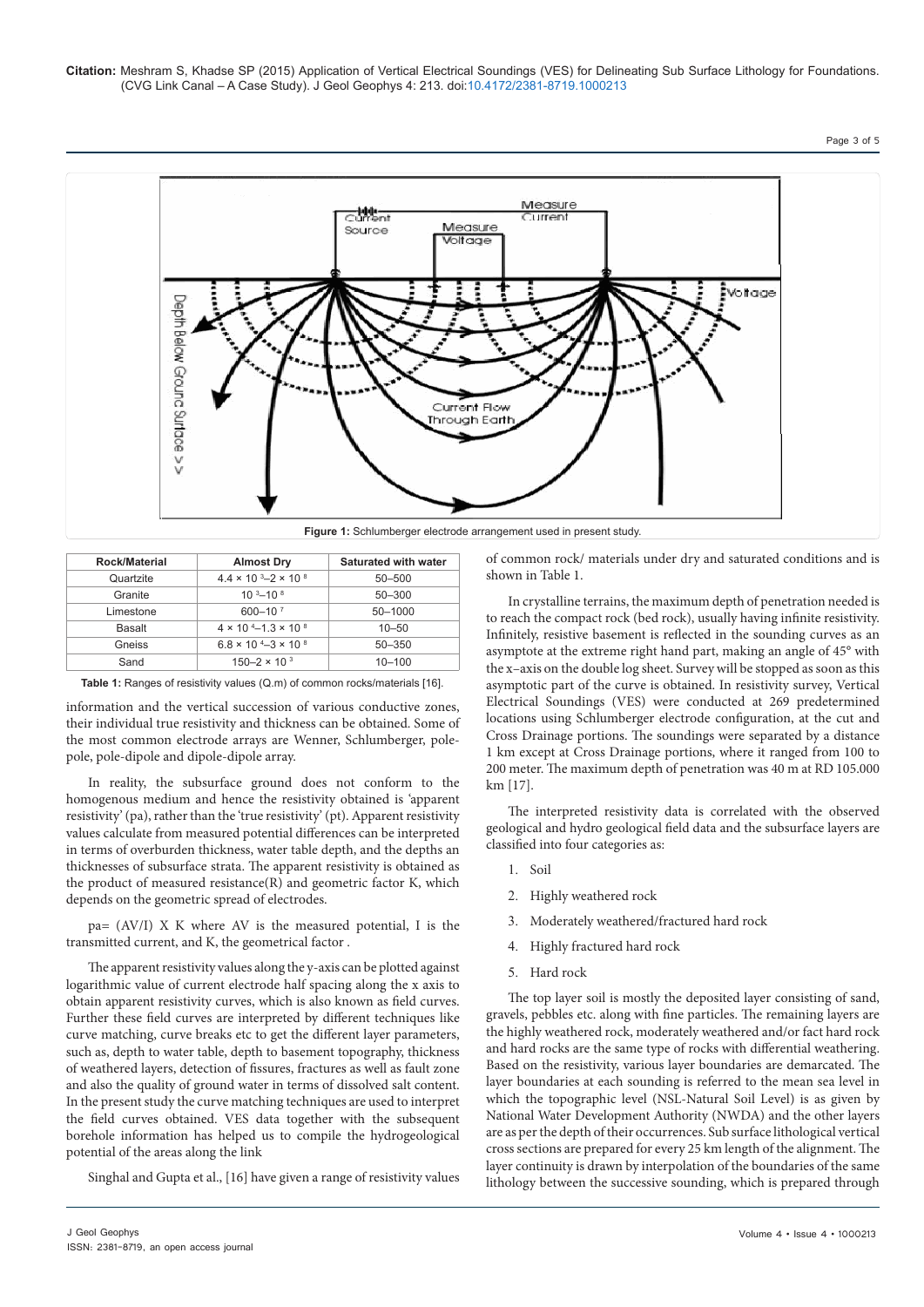computer graphics. The information in the vertical cross sections consists of surface topographic levels, lithological boundaries, water table sub-surface lithology, Canal Bed Level, Full Supply Level of the proposed alignment. Graphs showing pseudo resistivity section along the Cauvery-Vaigai-Gundar (CVG) Link Canal is enclosed

## **Results and Discussion**

The sub-surface vertical layer inferred from electrical resistivity survey, geological and for each 25 km of the link canal alignment. The contoured apparent resistivity pseudo section was produced from plots of VES points against electrode spacing. The pseudo section was generated using IP12 WIN software. The curves were interpreted qualitatively through visual inspection and quantitatively using IP12 WIN software. Interpreted results were used to construct geo-electric section from the layered parameters. The field curves show three, four and five to six layers case. Most of the curves indicate multiple increase and decrease of resistivity with depths.

This graphical information gives an idea about the type of rock formation likely to be encountered at cut and Cross Drainage portions and the volume of the different type of material to be excavated along the alignment. From resistivity survey it is inferred that where ever highly fractured hard rock is expected along the link, abundant quantity of ground water may be present there in those fractured zones. The water table shows periodical variations. During the excavation of the canal, the study of water table condition will give an idea about the chances of striking ground water at cut and Cross Drainage portions as ground water poses a serious hazard during the excavation works. During the survey, over exploitation was observed at some places, where the shallow and deep aquifers are in good health. Some bore wells were also observed near the alignment, whose depths are ranging from 40 to 120 m BGL.

In the study area, shallow ground water aquifers occurs in alluvial plains, palaeochannels and the depth of the water table in the aquifers shows seasonal changes from about 2 to 7 m from the ground level. The aquifers in tertiary rocks are deep – seated, the depth wearying from 80 to 300 m from the ground level. It was observed that the open wells were tapping unconfined aquifer system in highly weathered rock, moderately weathered/fractured hard rock and highly fractured hard rock. The bore wells are tapping the confined aquifer system 40 m BGL in highly fractured hard rock. The aquifers in the bore wells were reported to be in between 40 to 120 m BGL. Most of the bore wells are dry at present due to depletion of aquifer owing to very little precipitation and over exploitation.

Analysis of four layer curve shows that, potential fracture zones occur in this type of resistivity profile. The first layer is top soil and second layer is saturated shallow aquifer, the third layer is basement rock and fourth is the fracture zone. Mostly in five layer cases, the fracture zone occurs as the fourth layer. In the six layer case, the first layer is top soil, the second layer is dry unsaturated zone, the third is saturated and the fourth layer is massive rock followed by fracture zone. In the seven layer case, the shallow saturated zone occurs as third layer. The fracture zone occurs as sixth layer. The above analysis show that fracture zone occurs in various depths in different type of resistivity profile. The areas where apparent resistivity are low in the fourth, fifth and sixth layers have high groundwater potential. Vertical Electrical Sounding (VES) locations show that most of the VES's near the lineament intersections has very good groundwater potential. It is can be concluded that the potential aquifers in the area are mainly the fracture zones, faults, joints and weathered column and it is under confined to semi-confined condition.

The top layer soil is mostly the deposited layer consisting of sand, gravels, pebbles etc. along with fine particles. The remaining layers are the highly weathered rock, moderately weathered and/Fractured hard rock and hard rocks are the same type of rocks with differential weathering. Based on the resistivity, various layer boundaries are demarcated. The layer boundaries at each sounding are referred to the mean sea level and the other layers are as per the depth of their occurrences. Sub surface litho logical vertical cross sections are prepared for 255 km length of the alignment. The main geological formations observed in the study area are metamorphic hard rock and the remaining stretch is dominated by sedimentary domain consisting of sand, clay and shale, capped by laterite. In metamorphic terrain, top soil and weathered migmatitic gneiss form the media. The sedimentary formations consisting of sand and clay exposed in canal route appear to have poor shear strength. In general, no adverse geological features are noticed along canal alignment, as seen by the present study.

# **Conclusion**

The economy of any project depends upon the quality of the preliminary investigations carried out. The findings generated through this study will give a new insight to researchers in the interpretation of the foundation conditions and will facilitate the design of appropriate foundation systems. The results depicted in the vertical cross sections show the surface topographic levels, lithological boundaries, water table, sub-surface lithology, Canal Bed Level (CBL), and Full supply level (FSL) of the proposed alignment. The sub-surface section of the link is prepared from the data obtained by electrical resistivity survey and geological survey done by the author along the link canal alignment.

As seen from the present study the area is mainly underlain by Charnockite/Charnockite gneiss type formations. This rock type is generally massive and does not store or transmit considerable quantity of water except there are any fractures or joints in it. The Geomorphological map reveals the landforms in the study area which mainly are structural hills, pediplain, less dissected plateau, channel bar, water bodies and valley fill. Among these, Valley fills have the maximum groundwater potential. Slope map shows that steeper slopes in the southern and north eastern part of the study area. Drainage pattern of the basin is influenced by infiltration properties of soil; more is the drainage density lesser the infiltration. Interpretation of VES data gives the details of the underlying fracture zone and thickness of the potential fractured layers. Qualitative interpretation of VES data shows multi layered resistivity profiles for most of the locations (mare than four layers). The pseudosection of measured apparent resistivities as enclosed in Annexure 2 reveals that the values change both horizontally and vertically, although a general increase in the values with depth is expected. At some places, irregular topography between the top heterogeneous ground and the underlying material is observed which may be due to slight variation in lithology or to the weathering of rocks which gives higher resistivity values and indicates that soil is more compacted (128 ohm to 300 ohm) and has less moisture content than the rocks of surrounding areas. The study area has shallow ground water aquifers in alluvial plains and in palaeochannels of the rivers. The depth of the water table in the aquifers shows seasonal changes ranging from 2 to 7 m from the surface level. The aquifers present in the tertiary rocks are deep – seated, and their depth varying from 80 to 300 m from the ground level. It was observed that the open wells were tapping unconfined aquifer system in highly weathered rock, moderately weathered/fractured hard rock and highly fractured hard rock. In addition to this, the bore wells are tapping the confined aquifer system 40 m Below Ground Level in highly fractured hard rock. The